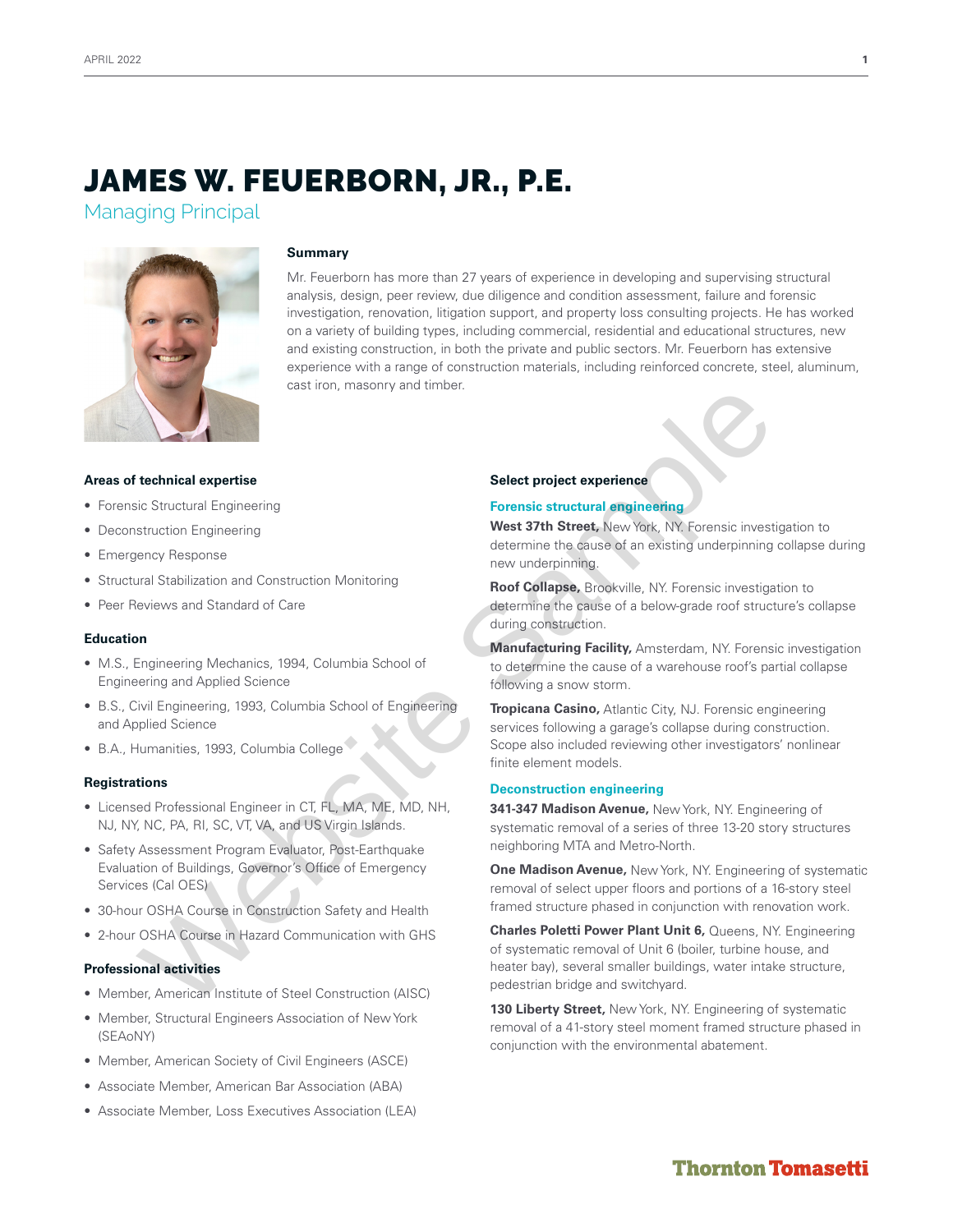#### **Emergency response**

**17 Leonard Street,** New York, NY. Emergency response and onsite presence for emergency stabilization of building damaged by adjacent construction.

**303 East 51st Street,** New York, NY. Emergency response and continuous on-site presence for emergency stabilization of surrounding structures damaged by a crane collapse.

**Trump Soho,** New York, NY. Emergency response following a concrete formwork collapse during construction of this new residential tower's 42nd floor.

**Castle Village,** Washington Heights, NY. Emergency response and continuous on-site presence for emergency stabilization following a collapse of a retaining wall adjacent to a Parkway.

**World Trade Center,** New York, NY. Immediate damage assessment of buildings in the collapse area, assistance with demolition and temporary stabilization procedures, design of grillages and analysis of existing structures to support construction equipment, coordination of the survey monitoring of existing damaged structures, and subsequent inspection of hundreds of buildings in the area surrounding the collapse site. at towers 42nd too.<br>
Hilage Washington Heights, NY. Emergency response of an exist **End Avenue,** New York, NY. Descentration<br>
intuous on-site presence for entaining validization<br>
intuous on-site presence for entaining vali

## **Structural stabilization**

**221 West 17th Street,** New York, NY. Design of emergency stabilization following a fire during renovation of a building with exterior unreinforced masonry, internal steel / cast iron framing, and timber floor joists.

**Trump Soho,** New York, NY. Design of emergency stabilization following a concrete formwork collapse during construction of this new residential tower's 42nd floor.

**Cromwell Recreation Center,** Staten Island, NY. Design of emergency stabilization following a steel framed building and pier structure's partial collapse.

**99 Washington Street,** New York, NY. Structural condition assessment and monitoring, including the design and detailing of reinforcement measures to the existing structure to prevent damage by future neighboring construction.

#### **Peer reviews**

**Frank Sinatra School,** Astoria, NY. Structural peer review of multiple design errors and omissions in the design of the school structure.

**St. Patrick's Cathedral,** New York, NY. Structural peer review of interior and exterior scaffolding. Performed periodic structural inspections of the scaffold structure during its construction.

**Yankee Stadium,** Bronx, NY. Peer review of the contractor's engineered drawings, calculations and model for the deconstruction of the old stadium.

**Tropicana Casino,** Atlantic City, NJ. Structural peer review following a garage's collapse during construction. Included reviewing other investigators' nonlinear finite element models.

#### **Construction monitoring**

**15 St. Marks Place,** New York, NY. Construction monitoring of an existing structure during neighboring construction.

**20 East End Avenue,** New York, NY. Deconstruction monitoring of an existing structure during deconstruction operations.

**104 Gansevoort Street,** New York, NY. Structural condition assessment and monitoring of an existing historic structure during neighboring construction.

**Atlantic Yards,** Brooklyn, NY. Structural condition assessment and monitoring of existing historic and non-historic structures surrounding a 22-acre neighboring construction site.

## **Standard of care**

**Miami Train Station,** Miami, FL. Review and analysis of the pertinent documents with regard to the standard of care during the structural design of the train station.

**Orlando Cessna Service Center,** Orlando, FL. Review and analysis of errors, omissions and misrepresentations contained in the contract documents. Reviewed the structural design drawings and details for compliance to local, state and federal codes.

**Westchester County Courthouse,** Westchester, NY. Review and analysis of delays caused during construction, to determine if postponements were attributed to information contained within the issued structural design contract drawings.

**Federal Building and United States Courthouse,** Islip, NY. Review and analysis of delays caused during construction of this 11-story, 735,000-square-foot courthouse.

#### **Sworn testimony**

Deposition, OHI Asset (NY) 93rd Street, LLC vs. Consigli Construction Co., Inc., regarding damage during construction operations. December 15, 2021.

Deposition, 217 W. 17th Street LLC vs. Allied World Surplus Lines Insurance Company, regarding claim for insurance coverage. August 28, 2019.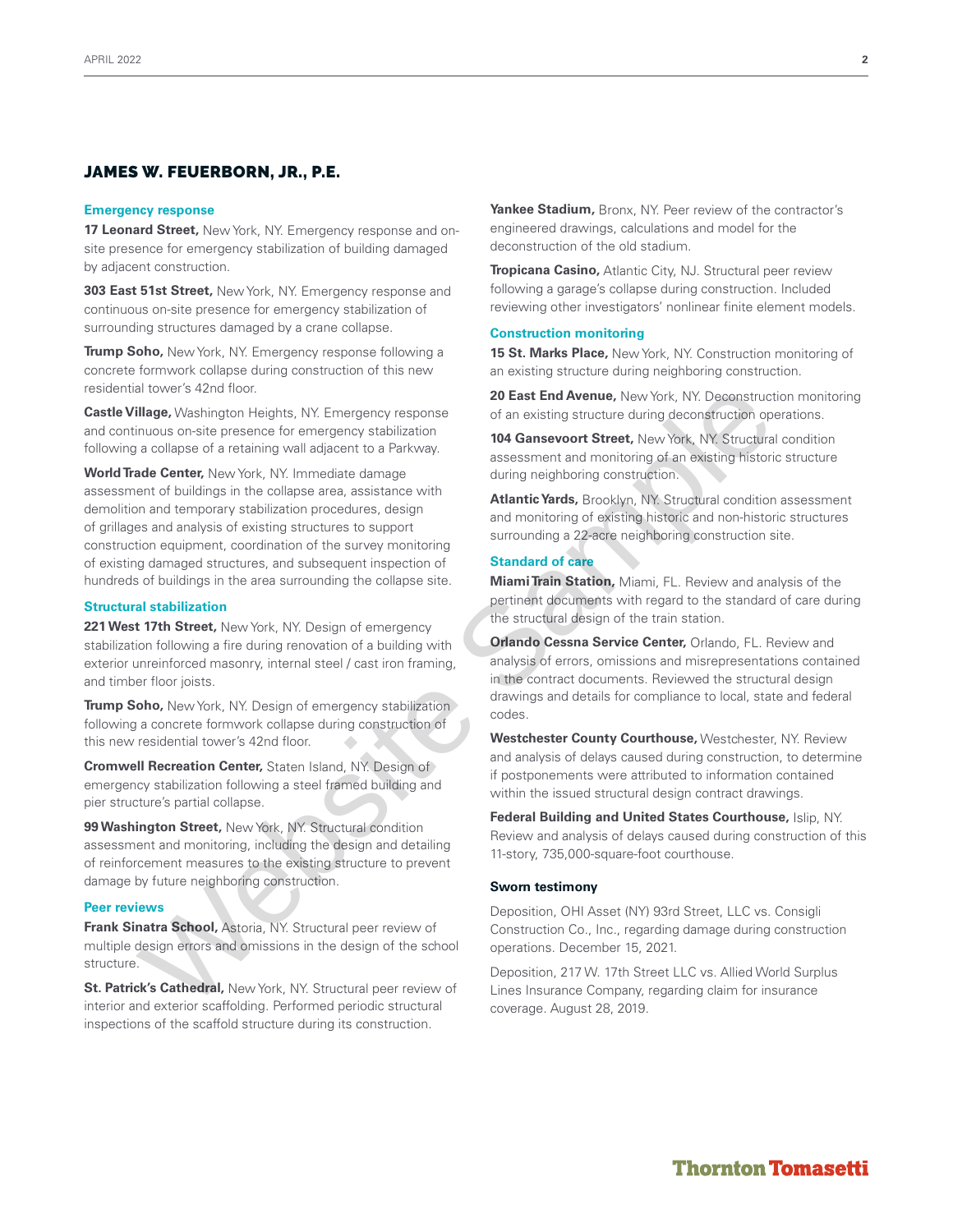Deposition, ADF International, Inc. vs. Skidmore Owings & Merrill LLP, regarding errors, omissions, conflicts and changes to the plans and specifications. August 23, 2019.

Deposition, Valentina Rodriguez vs. British Airways PLC and Cathay Pacific Airways Limited, regarding airplane jet bridge issues. December 6, 2017.

Deposition, CAC Atlantic LLC vs. Hartford Fire Insurance Company, New York, NY, regarding design and/or construction defects. March 21, 2017.

Hearing, 836 6th Avenue, New York, NY, regarding Environmental Control Board hearing on structural stability violation. March 24, 2016.

Hearing, 3417 Kings Highway, Brooklyn, NY, regarding Environmental Control Board hearing on professional engineering violation. February 25, 2015.

Hearing, 17 Leonard Street, New York, NY, regarding Environmental Control Board hearing on damage from adjacent construction. June 11, 2014.

Trial, Holt Construction Corp. vs. Grand Palais LLC, et al., Queens, NY, regarding construction and design defects of this residential apartment building. November 21, 2011.

Trial, Jose Quevedo, et al. vs. ACC Construction Corporation, et al., New York, NY, regarding construction and design defects of this commercial space fit out. October 5, 2011.

Deposition and Trial, Turner Construction Company vs. General Services Administration, Islip, NY, regarding delays caused during construction of this 11-story, 735,000-square-foot courthouse. November 18, 2005 and December 8 and 9, 2005.

#### **Litigation**

3585 Graystone Avenue, New York, NY. Structural evaluation of the as-built conditions. Litigation support with regard to construction defects. Reviewed the as-built structural conditions and details for compliance to local, state and federal codes. Evaluated and analyzed key aspects of the as-built conditions, using computer modeling as required, to review the adequacy of both the gravity and lateral designs. 806 the Menue, New York, NY, regarding<br>
and Bond The Menuel Schick and Thimble Blands, CT. Maditaion requested and<br>
then the Menuel Control Board hearing on structural stability<br>
March 24, 2016.<br>
March 24, 2016.<br>
March 24,

Orlando Cessna Service Center, Orlando, FL. Review and analysis of errors, omissions and misrepresentations contained in the contract documents. Reviewed the structural design drawings and details for compliance to local, state and federal codes.

Westchester County Courthouse, Westchester, NY. Review and analysis of delays caused during construction, to determine if postponements were attributed to information contained within the issued structural design contract drawings.

Federal Building and United States Courthouse, Islip, NY. Review and analysis of delays caused during construction to determine if delays were attributed to errors and omissions contained within the issued structural design contract drawings.

#### **Alternative dispute resolution**

Roger's Island, Thimble Islands, CT. Mediation regarding construction and design defects of this residential home renovation and new pool pavilion.

Residential Home, Greenwich, CT. Mediation regarding damage claims alleged by neighboring construction blasting.

Brooklyn Park Bridge, Brooklyn, NY. Mediation regarding construction and design defects of a timber bridge traversing a park and roadway.

Frank Sinatra School, Astoria, NY. Mediation regarding design errors and omissions in the design of this school.

#### **Honors and awards**

Outstanding Civil Engineering Achievement Award (OCEA) Special Disaster Recovery Award, from the American Society of Civil Engineers for the World Trade Center Disaster Site Recovery Project; 2003.

National Recognition Award, from the American Council of Engineering Companies Engineering Excellence Award Competition for the World Trade Center Disaster Response Project; March 2003.

Engineering Excellence Grand Award, from the American Council of Engineering Companies for the World Trade Center Disaster Response Project; March 2003.

Certificate of Appreciation, from the New York City Department of Design and Construction for structural engineering services during the World Trade Center rescue and recovery operations.

2002 Project of the Year Award, from New York Construction News for the World Trade Center Recovery Project.

2002 Project of the Year Award, from New York Construction News for the UBS Warburg Trading Floor Expansion Project.